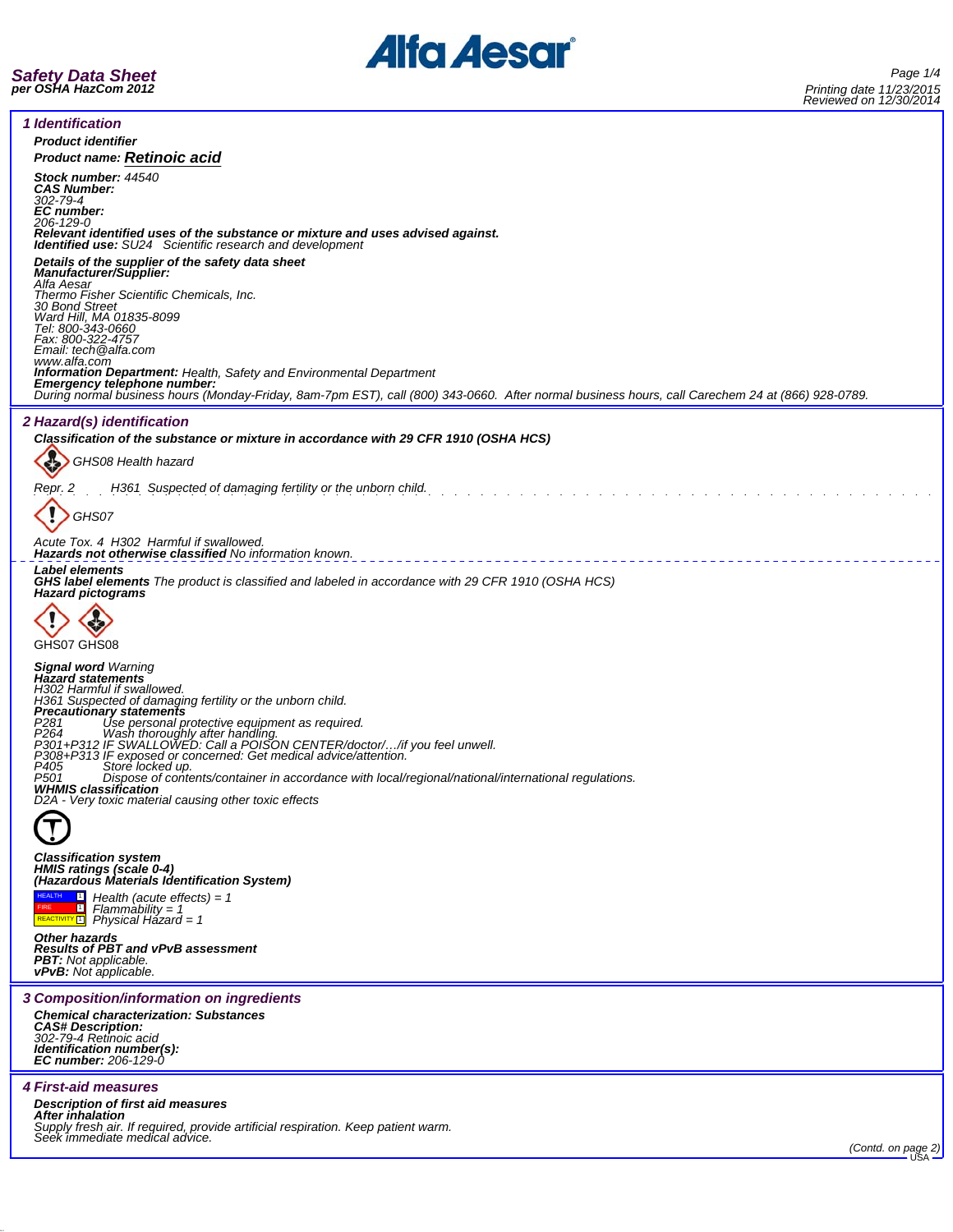*(Contd. of page 1)*

## *Product name: Retinoic acid*

**After skin contact**<br>Immediately wash with water and soap and rinse thoroughly.<br>Seek immediate medical advice.<br>After eye contact Rinse opened eye for several minutes under running water. Then consult a doctor.<br>After swallo

*Information for doctor*

Most important symptoms and effects, both acute and delayed No further relevant information available.<br>Indication of any immediate medical attention and special treatment needed No further relevant information available.

## *5 Fire-fighting measures*

**Extinguishing media**<br>**Suitable extinguishing agents** Carbon dioxide, extinguishing powder or water spray. Fight larger fires with water spray or alcohol resistant foam.<br>**Special hazards arising from the substance or mixtu** *If this product is involved in a fire, the following can be released: Carbon monoxide and carbon dioxide Advice for firefighters Protective equipment: Wear self-contained respirator. Wear fully protective impervious suit.*

### *6 Accidental release measures*

*Personal precautions, protective equipment and emergency procedures Wear protective equipment. Keep unprotected persons away. Ensure adequate ventilation* **Environmental precautions:** Do not allow product to reach sewage system or any water course.<br>**Methods and material for containment and cleaning up:** Dispose of contaminated material as waste according to section 13.<br>**Prev** *See Section 7 for information on safe handling See Section 8 for information on personal protection equipment. See Section 13 for disposal information.*

## *7 Handling and storage*

# *Handling Precautions for safe handling*

*Keep container tightly sealed. Store in cool, dry place in tightly closed containers. Ensure good ventilation at the workplace. Information about protection against explosions and fires: No information known. Conditions for safe storage, including any incompatibilities Storage Requirements to be met by storerooms and receptacles: No special requirements. Information about storage in one common storage facility: Store in the dark. Store away from oxidizing agents. Further information about storage conditions: Keep container tightly sealed. Store in cool, dry conditions in well sealed containers. Protect from exposure to light. Specific end use(s) No further relevant information available. 8 Exposure controls/personal protection*

*Additional information about design of technical systems: Properly operating chemical fume hood designed for hazardous chemicals and having an average face velocity of at least 100 feet per minute.*

## *Control parameters Components with limit values that require monitoring at the workplace:*

*The product does not contain any relevant quantities of materials with critical values that have to be monitored at the workplace. Additional information: No data*

**Exposure controls<br>Personal protective equipment<br>General protective and hygienic measures<br>The usual precautionary measures for handling chemicals should be followed.<br>Keep away from foodstuffs, beverages and feed.** 

*Remove all soiled and contaminated clothing immediately. Wash hands before breaks and at the end of work.*

Maintain an ergonomically appropriate working environment.<br>**Breathing equipment:** Use suitable respirator when high concentrations are present.<br>**Recommended filter device for short term use:** 

Use a respirator with type N95 (USA) or PE (EN 143) cartridges as a backup to engineering controls. Risk assessment should be performed to determine if air-<br>purifying respirators are appropriate. Only use equipment tested

*Impervious gloves*

Check protective gloves prior to each use for their proper condition.<br>The selection of suitable gloves not only depends on the material, but also on quality. Quality will vary from manufacturer to manufacturer.<br>**Material o** 

*Penetration time of glove material (in minutes) 480 Glove thickness 0.11 mm Eye protection: Safety glasses Body protection: Protective work clothing.*

### *9 Physical and chemical properties*

| Information on basic physical and chemical properties<br><b>General Information</b> |                    |  |
|-------------------------------------------------------------------------------------|--------------------|--|
| Appearance:                                                                         |                    |  |
| <b>Form:</b>                                                                        | Crystalline powder |  |
| Color:                                                                              | Yellow             |  |
| Odor:                                                                               | Not determined     |  |

*(Contd. on page 3)*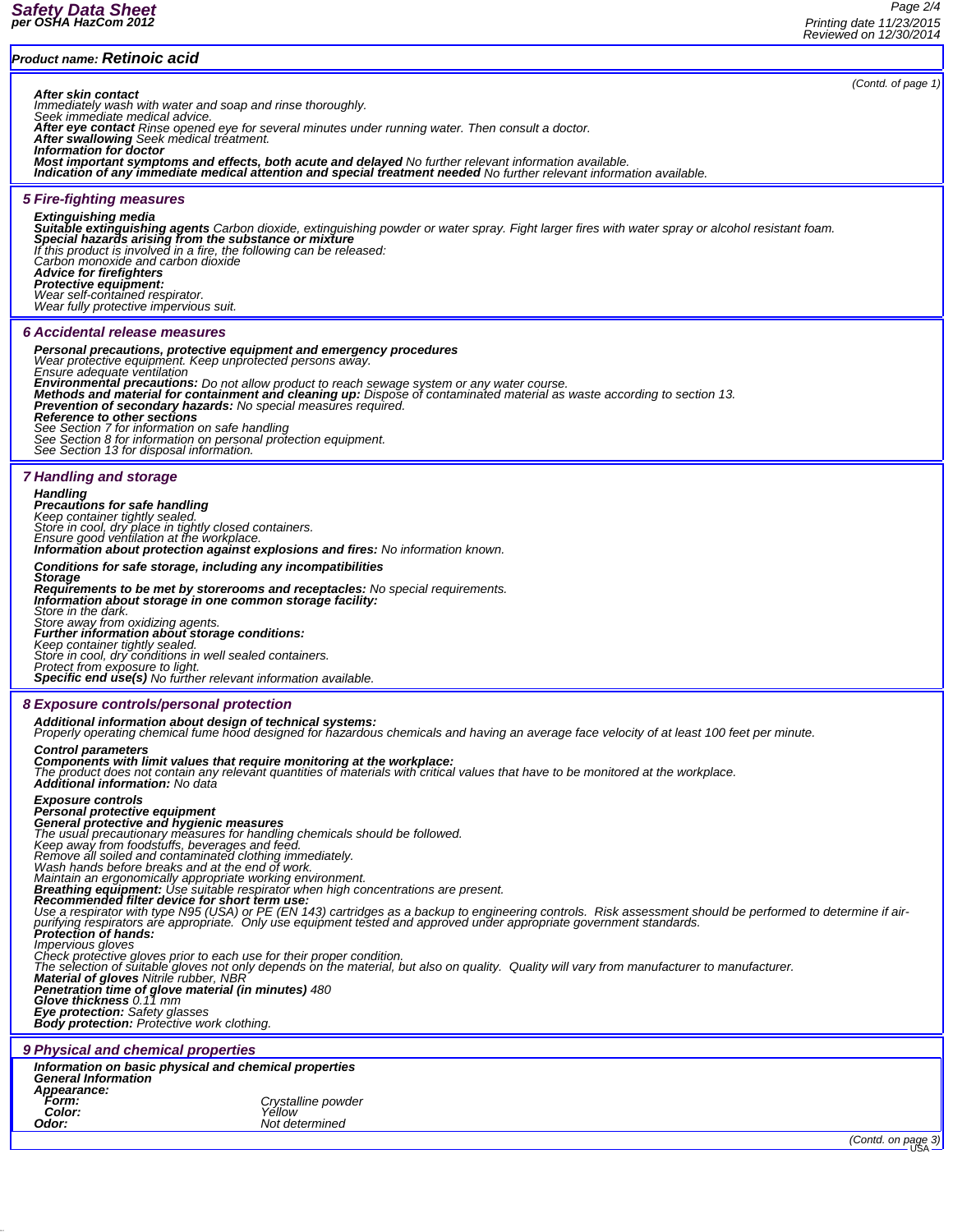*Page 3/4 Printing date 11/23/2015 Reviewed on 12/30/2014*

| <b>Product name: Retinoic acid</b>                                                                                                                      |                                                                                                                                                                                                                                   |  |  |  |  |
|---------------------------------------------------------------------------------------------------------------------------------------------------------|-----------------------------------------------------------------------------------------------------------------------------------------------------------------------------------------------------------------------------------|--|--|--|--|
|                                                                                                                                                         | (Contd. of page 2)                                                                                                                                                                                                                |  |  |  |  |
| Odor threshold:                                                                                                                                         | Not determined.                                                                                                                                                                                                                   |  |  |  |  |
| pH-value:                                                                                                                                               | Not applicable.                                                                                                                                                                                                                   |  |  |  |  |
| <b>Change in condition</b><br>Melting point/Melting range:                                                                                              | 180-182 °C (356-360 °F)                                                                                                                                                                                                           |  |  |  |  |
| Boiling point/Boiling range:                                                                                                                            | Not determined                                                                                                                                                                                                                    |  |  |  |  |
| Sublimation temperature / start:<br><b>Flammability (solid, gaseous)</b>                                                                                | Not determined<br>Not determined.                                                                                                                                                                                                 |  |  |  |  |
| <i>Ignition temperature:</i>                                                                                                                            | Not determined                                                                                                                                                                                                                    |  |  |  |  |
| Decomposition temperature:<br>Auto igniting:                                                                                                            | Not determined<br>Not determined.                                                                                                                                                                                                 |  |  |  |  |
| Danger of explosion:                                                                                                                                    | Not determined.                                                                                                                                                                                                                   |  |  |  |  |
| <b>Explosion limits:</b><br><b>Lower:</b>                                                                                                               | Not determined                                                                                                                                                                                                                    |  |  |  |  |
| <b>Upper:</b>                                                                                                                                           | Not determined                                                                                                                                                                                                                    |  |  |  |  |
| Vapor pressure:<br>Density:                                                                                                                             | Not applicable.<br>Not determined                                                                                                                                                                                                 |  |  |  |  |
| Relative density                                                                                                                                        | Not determined.                                                                                                                                                                                                                   |  |  |  |  |
| Vapor density<br><b>Evaporation rate</b>                                                                                                                | Not applicable.<br>Not applicable.                                                                                                                                                                                                |  |  |  |  |
| Solubility in / Miscibility with                                                                                                                        |                                                                                                                                                                                                                                   |  |  |  |  |
| Water:<br>Partition coefficient (n-octanol/water): Not determined.                                                                                      | Insoluble                                                                                                                                                                                                                         |  |  |  |  |
| Viscosity:                                                                                                                                              |                                                                                                                                                                                                                                   |  |  |  |  |
| dynamic:<br>kinematic:                                                                                                                                  | Not applicable.<br>Not applicable.                                                                                                                                                                                                |  |  |  |  |
| Other information                                                                                                                                       | No further relevant information available.                                                                                                                                                                                        |  |  |  |  |
|                                                                                                                                                         |                                                                                                                                                                                                                                   |  |  |  |  |
| <b>10 Stability and reactivity</b>                                                                                                                      |                                                                                                                                                                                                                                   |  |  |  |  |
| <b>Reactivity</b> No information known.<br><b>Chemical stability</b> Stable under recommended storage conditions.                                       |                                                                                                                                                                                                                                   |  |  |  |  |
|                                                                                                                                                         | Thermal decomposition / conditions to be avoided: Decomposition will not occur if used and stored according to specifications.                                                                                                    |  |  |  |  |
| Possibility of hazardous reactions Reacts with strong oxidizing agents<br><b>Conditions to avoid</b> No further relevant information available.         |                                                                                                                                                                                                                                   |  |  |  |  |
| Incompatible materials:                                                                                                                                 |                                                                                                                                                                                                                                   |  |  |  |  |
| Oxidizing agents<br>Light                                                                                                                               |                                                                                                                                                                                                                                   |  |  |  |  |
| <b>Hazardous decomposition products:</b> Carbon monoxide and carbon dioxide                                                                             |                                                                                                                                                                                                                                   |  |  |  |  |
| 11 Toxicological information                                                                                                                            |                                                                                                                                                                                                                                   |  |  |  |  |
| Information on toxicological effects                                                                                                                    |                                                                                                                                                                                                                                   |  |  |  |  |
| <b>Acute toxicity:</b>                                                                                                                                  |                                                                                                                                                                                                                                   |  |  |  |  |
| Harmful if swallowed.                                                                                                                                   | The Registry of Toxic Effects of Chemical Substances (RTECS) contains acute toxicity data for this substance.                                                                                                                     |  |  |  |  |
| LD/LC50 values that are relevant for classification:                                                                                                    |                                                                                                                                                                                                                                   |  |  |  |  |
| Oral LD50 2000 mg/kg (rat)                                                                                                                              |                                                                                                                                                                                                                                   |  |  |  |  |
| Skin irritation or corrosion: May cause irritation<br>Eye irritation or corrosion: May cause irritation<br>Sensitization: No sensitizing effects known. |                                                                                                                                                                                                                                   |  |  |  |  |
|                                                                                                                                                         | Germ cell mutagenicity: The Registry of Toxic Effects of Chemical Substances (RTECS) contains mutation data for this substance.                                                                                                   |  |  |  |  |
| Carcinogenicity:                                                                                                                                        |                                                                                                                                                                                                                                   |  |  |  |  |
|                                                                                                                                                         | The Registry of Toxic Effects of Chemical Substances (RTECS) contains tumorigenic and/or carcinogenic and/or neoplastic data for this substance.<br>No classification data on carcinogenic properties of this material is availab |  |  |  |  |
| <b>Reproductive toxicity:</b>                                                                                                                           |                                                                                                                                                                                                                                   |  |  |  |  |
| Suspected of damaging fertility or the unborn child.                                                                                                    | The Registry of Toxic Effects of Chemical Substances (RTECS) contains reproductive data for this substance.                                                                                                                       |  |  |  |  |
|                                                                                                                                                         | Specific target organ system toxicity - repeated exposure: No effects known.                                                                                                                                                      |  |  |  |  |
| Specific target organ system toxicity - single exposure: No effects known.<br>Aspiration hazard: No effects known.                                      |                                                                                                                                                                                                                                   |  |  |  |  |
|                                                                                                                                                         | Subacute to chronic toxicity: The Registry of Toxic Effects of Chemical Substances (RTECS) contains multiple dose toxicity data for this substance.                                                                               |  |  |  |  |
|                                                                                                                                                         | Additional toxicological information: To the best of our knowledge the acute and chronic toxicity of this substance is not fully known.                                                                                           |  |  |  |  |
| <b>12 Ecological information</b>                                                                                                                        |                                                                                                                                                                                                                                   |  |  |  |  |
| <b>Toxicity</b>                                                                                                                                         |                                                                                                                                                                                                                                   |  |  |  |  |
| <b>Aquatic toxicity:</b> No further relevant information available.<br>Persistence and degradability No further relevant information available.         |                                                                                                                                                                                                                                   |  |  |  |  |
| <b>Bioaccumulative potential</b> No further relevant information available.                                                                             |                                                                                                                                                                                                                                   |  |  |  |  |
| Mobility in soil No further relevant information available.<br>Additional ecological information:                                                       |                                                                                                                                                                                                                                   |  |  |  |  |
| <b>General notes:</b>                                                                                                                                   | Do not allow undiluted product or large quantities to reach ground water, water course or sewage system.                                                                                                                          |  |  |  |  |
| Avoid transfer into the environment.                                                                                                                    |                                                                                                                                                                                                                                   |  |  |  |  |
| <b>Results of PBT and vPvB assessment</b><br><b>PBT:</b> Not applicable.                                                                                |                                                                                                                                                                                                                                   |  |  |  |  |
| vPvB. Not applicable.                                                                                                                                   |                                                                                                                                                                                                                                   |  |  |  |  |
| <b>Other adverse effects</b> No further relevant information available.                                                                                 |                                                                                                                                                                                                                                   |  |  |  |  |
| <b>13 Disposal considerations</b>                                                                                                                       |                                                                                                                                                                                                                                   |  |  |  |  |
| <b>Waste treatment methods</b>                                                                                                                          |                                                                                                                                                                                                                                   |  |  |  |  |
| Uncleaned packagings:                                                                                                                                   | <b>Recommendation</b> Consult state, local or national regulations to ensure proper disposal.                                                                                                                                     |  |  |  |  |
| <b>Recommendation:</b> Disposal must be made according to official regulations.                                                                         |                                                                                                                                                                                                                                   |  |  |  |  |
| <b>14 Transport information</b>                                                                                                                         |                                                                                                                                                                                                                                   |  |  |  |  |
| <b>UN-Number</b>                                                                                                                                        |                                                                                                                                                                                                                                   |  |  |  |  |
| DOT, ADN, IMDG, IATA                                                                                                                                    | Not applicable                                                                                                                                                                                                                    |  |  |  |  |
|                                                                                                                                                         | (Contd. on page 4)                                                                                                                                                                                                                |  |  |  |  |